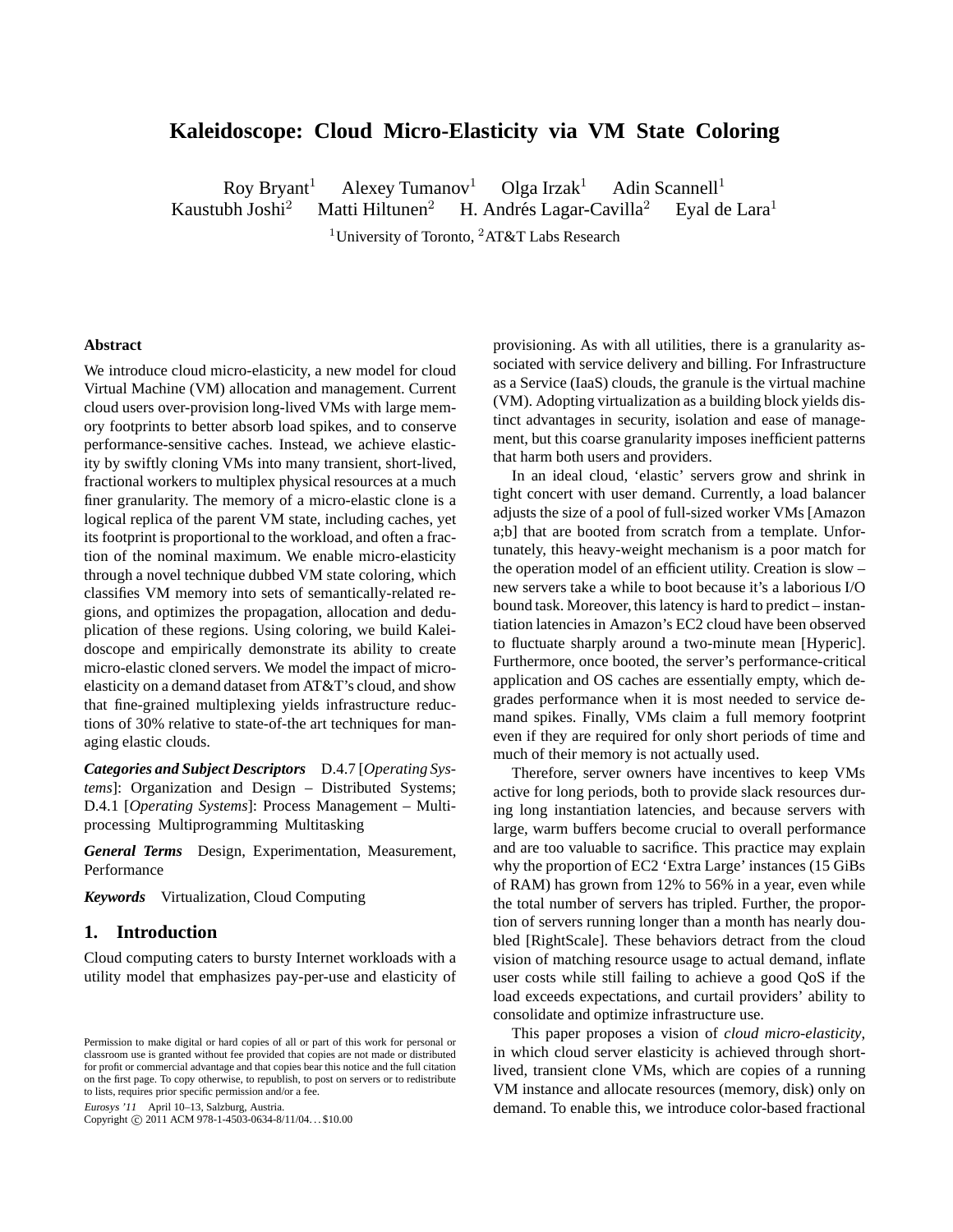VM cloning, a new technique that allows the fine-grained management of VM state, and enables the swift instantiation of stateful VMs that allocate resources in proportion to use. By cloning a warm, running VM instead of booting a new one, our workers inherit their parent VM's state and do not require warming. They come online faster, reach peak performance sooner, and because short-lived worker VMs typically access only a fraction of their state, they can service transient spikes in load from within a smaller footprint.

Color-based fractional VM cloning uses a novel VM state replication technique. Instead of blindly treating the VM as a uniform collection of pages, it bridges the semantic gap between the Virtual Machine Monitor (VMM) and the guest OS by examining architectural information (e.g., page table entries) and other clues to glean a more detailed understanding of the guest's state. This higher-quality knowledge allows the VMM to optimize the propagation of state to clones by identifying semantically related regions. Specifically, we use VM state coloring to tailor the prefetching of kernel vs user space regions, code vs data regions, and to optimize the propagation of the file system page cache. Finally, coloring provides hints that guide memory consolidation by identifying regions with a high likelihood of content similarity.

To evaluate the performance of color-based fractional VM cloning, we implemented *Kaleidoscope*, an elastic server that reacts to transient load spikes by spawning fractional VMs. Experiments using elastic Web and Online Analytical Processing (OLAP) workloads show that Kaleidoscope significantly improves on the current state of the art. First, Kaleidoscope instantiates new stateful clones in seconds, and nearly matches the runtime performance of an idealized cloning strategy that uses zero-latency eager full state replication. Second, by bridging the semantic gap, Kaleidoscope is effective in finding state that is likely to be needed by the new clone. For example, for the OLAP workload, it achieves 2.9 times the query throughput with 43% less waste than color-blind cloning. Third, Kaleidoscope's fractional VM workers grow only as needed to satisfy new allocations or hold newly transferred state. In our experiments, the memory footprint of workers reached only 40% to 90% of their parent's memory allocation.

To further evaluate the advantages of color-based fractional VM cloning, we simulated its effects on traces collected from AT&T's hosting operation. The simulation shows that the finer-grained handling of VM state drastically reduces infrastructure use. With VM cloning to rapidly create new workers, a server can scale faster, and therefore requires much less slack capacity to deal with load increases. Also, the reduced memory footprint translates into a denser packing of VMs on physical infrastructure. The net result is a 30% reduction in infrastructure, which creates energy and money savings that can be shared with end-users via more attractive fine-grained pricing schemes.



**Figure 1.** Aggregate CPU demand for sample customers



**Figure 2.** Elastic workers are typically short-lived

We also discuss the ways in which Kaleidoscope ensures correct and consistent behavior. Although VM cloning is not universally applicable without tuning, many legacy server applications, including the OLAP database and Ecommerce Apache Web server used in our evaluation, function correctly without modification.

This paper makes the following contributions. First, we introduce the notion of VM state coloring as a general mechanism to bridge the semantic gap and glean high-quality information on the runtime state of a VM. Second, we show how state coloring can be implemented efficiently by exploiting x86 architectural properties and guest kernel introspection extensions. Third, we present Kaleidoscope, a micro-elastic server that uses state coloring to optimize the replication and sharing of VM state, and delivers a QoS that approaches that of fully over-provisioned servers, while consuming resources proportional to the immediate demand. And fourth, we quantify the benefits of deploying Kaleidoscope servers using a data set of multi-customer demand extracted from AT&T's hosting operation, showcasing substantial savings for users and providers.

## **2. Real Data Motivates Micro-Elasticity**

To use resources efficiently, elastic servers should grow and shrink in tight concert with user demand. We examine the potential for such elasticity using a month of demand data from AT&T's hosting operation (see Section 9 for more details about the data traces). AT&T hosting is a traditional hosting business in which customers buy rack-space to stat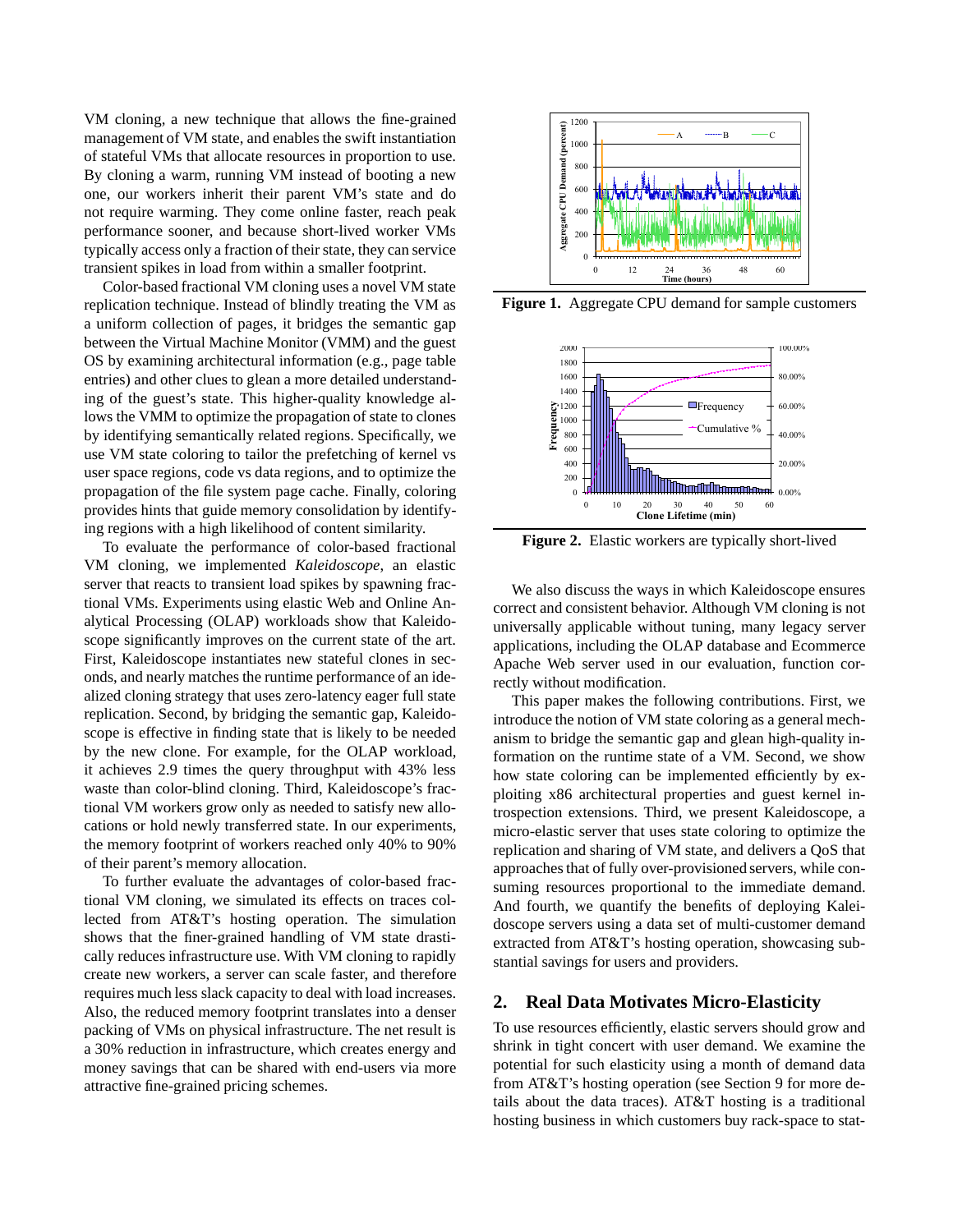ically provision web-facing multitier applications, such as portals, shopping sites, and enterprise services.

**Need for Elasticity.** Analysis shows that over the whole month, an average customer tier has a mean demand of only 15.3% of its peak, thus indicating ample long-term fluctuations. Furthermore, demand elasticity also percolates to smaller timescales. Figure 1 shows the total CPU demand for three sample customer tiers. While the characteristics can be very different across customers, they all exhibit significant short-term variations, and thus could benefit from finegrained elasticity.

**Elastic Workers are Short Lived.** Figure 2 shows the rate of creation and the lifetimes of elastic server workers, if we were to closely follow demand by maintaining a CPU utilization of between 70% and 90% across all workers. The results show a frequent creation of very short-lived workers: 23,214 workers would be created for a set of only 248 elastic servers. The mean worker lifetime would be only a little over 10 minutes, with over 85% of the workers needed for less than an hour. These workers, therefore, are essentially single-purpose entities that are frequently created to service a narrow workload during short periods of demand pressure, and have limited time to grow their active memory footprint. A mechanism that could allow them to be created cheaply, quickly, and with an allocation proportional to their use would be of great benefit.

# **3. Designing Efficient Micro-Elasticity**

We achieve micro-elasticity by building upon live VM cloning, and augmenting its capabilities through two separate techniques: coloring of VM state to improve its propagation and sharing, and fractional VM allocations to minimize state footprint. Through the combination of these techniques we enable the swift instantiation of fractional, stateful VMs that are virtual copies of an existing server instance, but which are allocated resources (memory, disk, network) proportional to their actual use. In this section we provide background on cloning, illustrate its limitations and motivate the introduction of state coloring and fractional VM allocations.

#### **3.1 Live VM Cloning with SnowFlock**

SnowFlock [Lagar-Cavilla 2009] introduced the concept of live VM cloning across a cluster or cloud of physical machines. Cloning requires replicating the state of a VM, and SnowFlock achieves this with on-demand paging. In this approach, a clone is quickly created from a small architectural VM descriptor containing metadata, virtual device (NIC, disk) specifications, and architectural data structures such as page tables, segment descriptors, and virtual CPU (VCPU) registers. The clone VM then triggers page faults as it encounters missing pages of memory or disk, and any referenced state is lazily transferred by a copy-on-demand mechanism.

SnowFlock complements copy-on-demand with multicasting of VM state. Multicast enhances network scalability and results in implicit prefetching, as clones will receive replies to requests issued by sibling clones created at the same time, and presumably accessing similar code or data. SnowFlock's multicast need not guarantee delivery of state to all clients, only to the client explicitly requesting it.

#### **3.2 The Challenges of State Propagation**

SnowFlock adopted on-demand paging to minimize instantiation time and optimize resource usage. With on-demand paging, there is space to apply 'late-binding' optimizations that may overlap or hide the overhead of state propagation with useful work performed by the clone. Unfortunately, for many servers, on-demand paging as implemented by SnowFlock results in an extended warmup period in which performance of the new instance is significantly degraded due to blocking waiting for the working set to be fetched (discussed in Section 8.1). Our experimental results show that on-demand fetching is so inefficient that it negates the benefits derived from warm caches.

An alternative to on-demand paging is eager full replication; this approach is similar to traditional VM migration, with the difference that at the end, there are two VMs running. Unfortunately, eager full replication places heavy demands on the network and results in long instantiation times. In addition, it requires that memory be allocated for all the parent's state, much of which may not be used. On the upside, because all state is fetched eagerly, once started, the new worker can quickly achieve peak performance.

### **3.3 Color-Based Fractional VM Cloning**

To achieve the benefits of both eager and on-demand propagation (fast VM instantiation, short warmup period, resource allocation proportional to use) without their respective shortcomings, we use two novel mechanisms that optimize VM cloning performance: *VM state coloring*, which discriminates otherwise uniform VM state into semanticallyrelated regions allowing state to be efficiently prefetched and shared; and *fractional allocation*, which dynamically allocates memory to accommodate only the state that is actually accessed by the new worker.

Color-based fractional VM cloning makes it possible for users to achieve high resource utilization while still accommodating transient load increases at a low rate of service violations. Users keep just enough server instances to deal with the average short-term demand placed on the service (e.g., keep average worker utilization at 80%), and instantiate new transient workers to deal with any sudden load increases. As shown in Section 2, short-term demand spikes are prevalent and typically result in the creation of workers that are needed for ten or less minutes. When demand for the service subsides, the transient workers are shut down and their resources returned to the cloud. Our approach significantly reduces memory footprints relative to static overprovision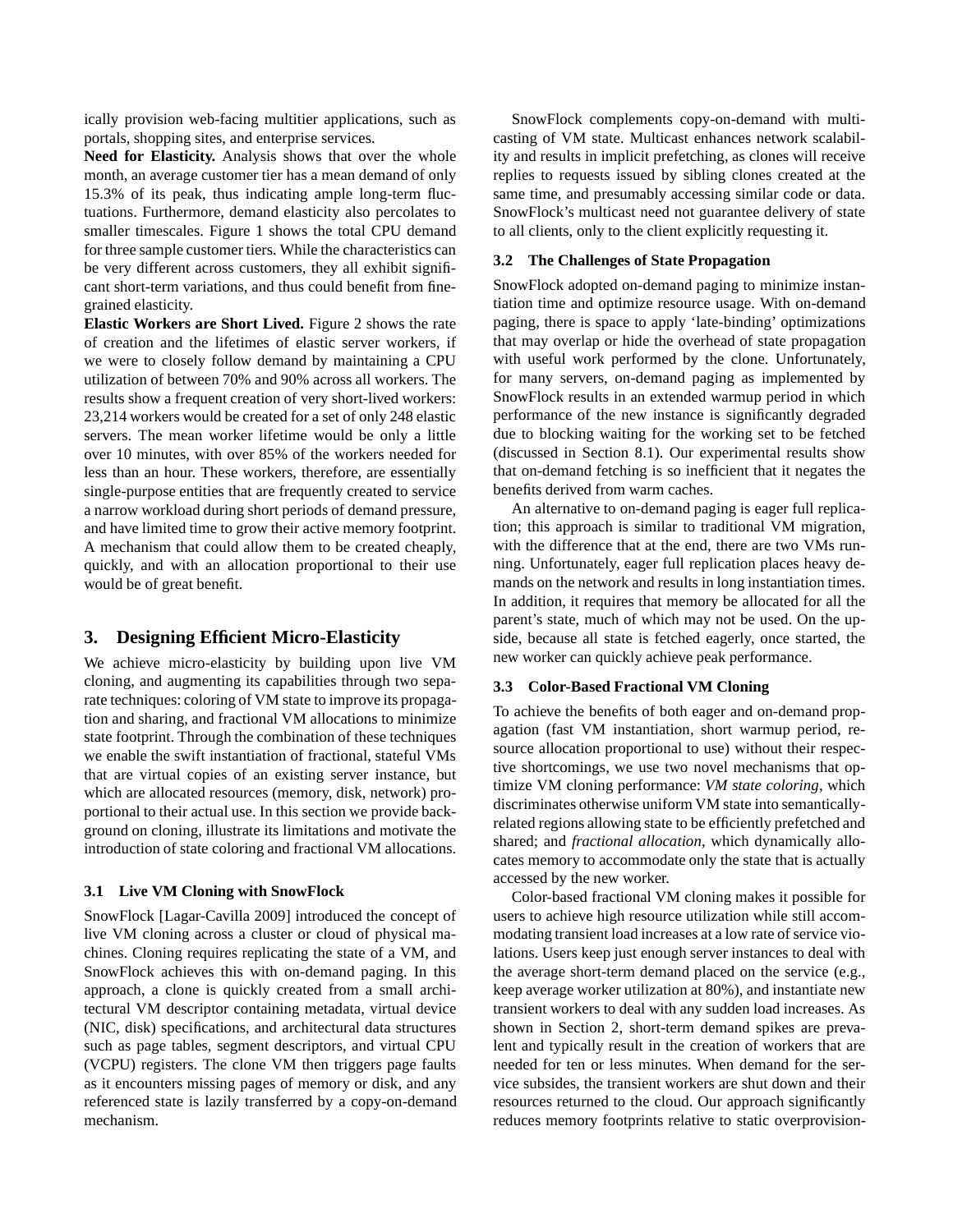ing, but it should be noted that this benefit is not entirely free. It incurs a modest network cost for the fractional state transfer.

By cloning a warm, running VM, new workers come online within a few seconds, and by inheriting their parent VM's state, they do not require warming. Using VM state coloring, we efficiently prefetch state to mitigate the page fault blocking associated with on-demand VM cloning, which significantly boosts performance. By allocating memory on demand and sharing identical pages, fractional VM workers save space, and short-lived workers service transient spikes in load from within a smaller footprint.

# **4. VM State Coloring**

Historically, VM state has been treated as uniform binary state, enabling virtualization to simplify many tasks. For example, by saving the entire RAM of a VM as one flat binary file, computation migration can be implemented robustly [Satyanarayanan 2005]. However, the limited information that the VMM has about the state of the guest, referred to as the semantic gap [Chen 2001], can constrain the effectiveness of system services such as I/O scheduling or malware detection [Jones 2006a;b, Litty 2008].

We have devised a set of *VM state coloring* mechanisms that allow us to classify the memory of a VM into a set of semantically meaningful regions. We color VM state by inspecting *architectural information*, such as that contained in page table entries, and performing *introspection* on the guest kernel's data structures. Without adding significant overhead, the discrimination of otherwise opaque VM state into semantically-related regions allows us to optimize VM cloning performance.

### **4.1 Architecture-based Coloring**

Page table entries in x86 contain a wealth of information regarding memory pages. First, pages are tagged as executable or not by the NX bit. Second, pages can be tagged as belonging to the kernel or user space with a 'user' bit. Even if the OS (or the VMM) chooses not to use this bit, a walk of the page tables allows for the reconstruction of a corresponding virtual address: both 32 and 64 bit OSes typically allocate the lower portion of virtual addresses for user space and the higher portion for kernel space. Third, commodity x86 OSes present a bijective mapping between user-space processes and root page table pages, allowing for the discrimination of state unique to a given process.

Using this architectural information we can color memory in roughly four groups: kernel code, kernel data, user code and user data. Further granularity can be achieved by splitting the user colors on a per-process basis, which is left for future exploration. We also note that using x86 architectural information in this fashion makes our coloring robust, as its usefulness is completely independent of the software stack.

A complication arises in 64bit OSes such as Linux, which install a contiguous mapping of the entire physical memory into the kernel data space for expedited access to physical memory addresses. This mapping is called the 'direct map'. As a result, all pages including free ones, have at least one page table mapping. Many kernel data structures are only reached via their address in the direct map, without any other mappings needed. To tell apart kernel data from free (or uncolored) pages, we need to go beyond page table analysis.

## **4.2 Introspective Coloring**

At the root of the semantic gap problem is the fact that the OS has a more complete knowledge of system resources than the VMM. Both the Xen VMM and the Linux OS maintain a 'frame table,' an array of compact records describing the properties of a page. Among other things, a Xen frame table entry indicates the owner VM and the number of page table mappings of a page across all VMs in the system.

A Linux frame table entry has more useful information. First, page records corresponding to frames of memory that belong to a file lead to a radix tree containing all fellow pages mapping the same file. Memory frames can thus be colored as belonging to the file system page cache, and for further granularity, we can group the pages used for each individual file. We underscore that the latter requires no knowledge of the actual file attributes nor file system internals.

Second, the page record indicates whether the page is being used by the guest, or is free. It reflects 'real' usage of the page and is intended to capture all usage, through a combination of a reference count and a set of flags. We thus rely on a page structure record with all of its fields and count reset to identify pages as free. This enables differentiation of free and kernel data pages. Given the circumstances, we find this to be the most conservative method and also the most robust, as the notion of a page structure record is broadly applicable.

We note that the original implementation of VM cloning [Lagar-Cavilla 2009] performs a form of paravirtual coloring. By instrumenting the kernel page allocator it could identify victim pages used for new memory allocations, and prevent the clone VM from issuing a request for a victim page which will be immediately overwritten. There is naturally a very high correlation between victim and unused pages.

# **4.3 VM State Coloring for Efficient Propagation**

We apply VM state coloring at the point of cloning. During the generation of the architectural descriptor, all page table entries have to be processed to turn MFNs (machine frame numbers, i.e., the memory frames of a host) into PFNs (physical frame numbers, i.e., the memory frames of a guest VM) – this translation is later undone when the clone VM is created in a different host. At this point, architectural coloring is applied to partition memory into four disjoint regions; the kernel and user space regions are each subdivided by data vs executable.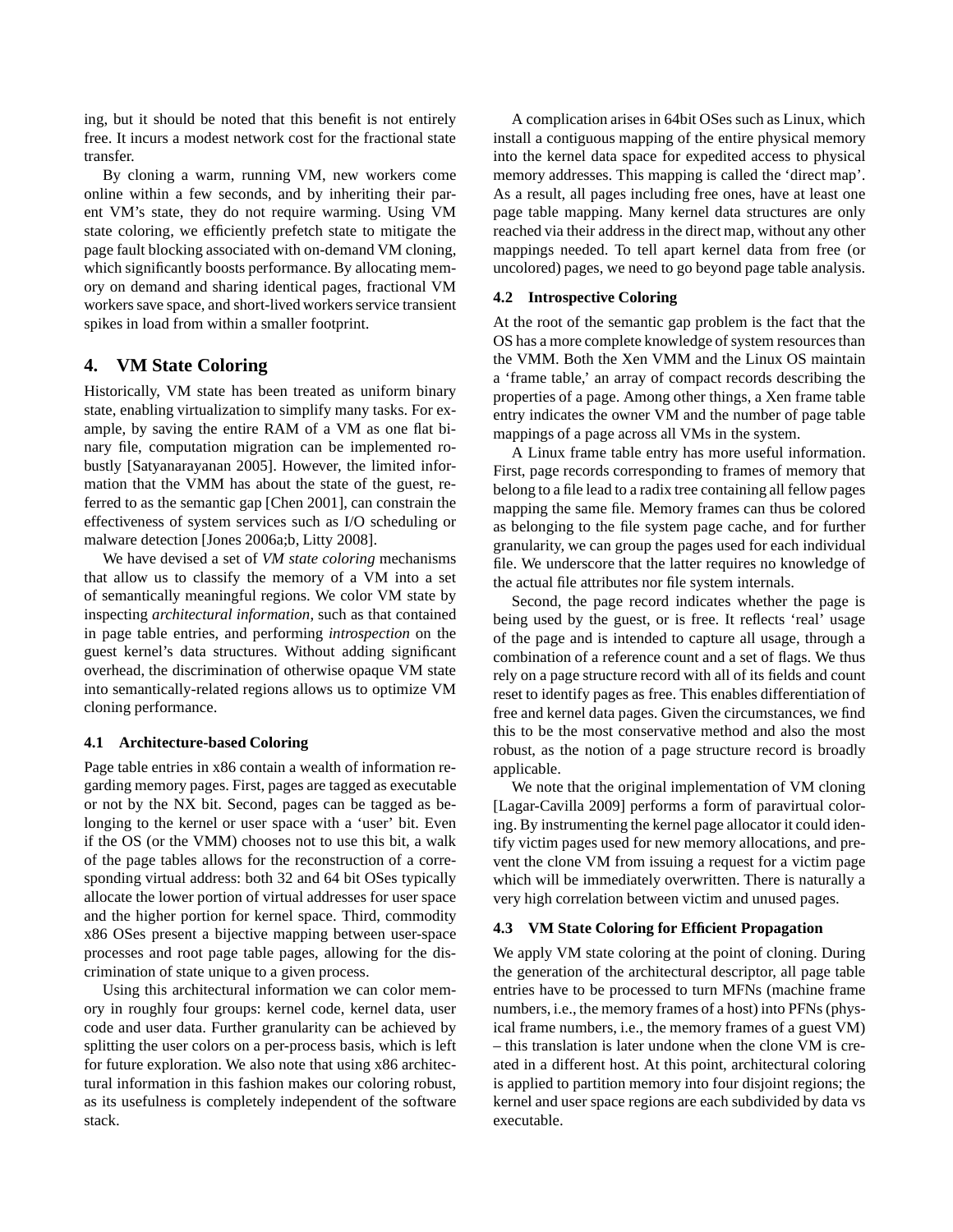

**Figure 3. Color map** Rendering of a memory snapshot of a VM running the SPECweb Support workload. X axis is page number and wraps around for presentation. Legend: Page Cache - yellow; User and Kernel Data - light and dark blue; User and Kernel Code - light and dark red; Free - black.

After the architectural descriptor is generated, a *memory server* is left running on the parent VM's host machine. This memory server keeps a map of the parent VM's memory frozen at the point of cloning (a 'checkpoint'), and uses copy-on-write to allow the parent VM to proceed with execution while serving the frozen image to clones. The memory server is aware of the architectural coloring information, and is able to examine at will the VM's frozen memory, and in particular the guest kernel's frame table. In this way, the memory server performs introspection to identify free pages, which are re-colored to form a fifth region. Further, the memory server identifies pages belonging to the file system page cache, and also re-colors these pages on a per-file basis. For pages that have multiple colors, for example an executable page that is also in the file system page cache, the specific color that will be used is application-dependent and configurable.

To better understand the advantage of coloring state, consider the color map (Figure 3) of a Web server at the point of cloning. For the sake of presentation, we have not refined the coloring to be per-file. A key observation is the interspersing of different colors in the physical memory space of the VM due to virtual-to-physical translations and memory fragmentation.

Each clone is aided by a *memtap* process in charge of obtaining the memory the clone needs. Memtap's objective is to keep the clone's VCPUs blocked as little as possible. A blocked VCPU not only affects the QoS of the request it is serving, but also effectively disables the guest kernel's ability to multiprocess and service any other requests with that VCPU. When a clone faults on a missing page and requests it from the parent, it also asks for suggestions of related pages that are likely to be needed soon. The memory server uses the principle of spatial locality within the color in which the explicit request falls, so the pages prefetched may be scattered across physical memory.

| <b>Table 1.</b> Kaleidoscope's prefetching is tuned by color. |        |                    |        |  |
|---------------------------------------------------------------|--------|--------------------|--------|--|
| Color                                                         | Window | Color              | Window |  |
| Kernel Code                                                   |        | <b>Kernel Data</b> | 12     |  |
| User Code                                                     |        | User Data          | 16     |  |
|                                                               |        | Page Cache Data    |        |  |

A naïve alternative to per-color prefetching is 'colorblind' prefetching, which lumps together multiple unrelated colors (including free pages, which cannot be distinguished without the use of introspective coloring) in the same prefetch block. Because prefetched pages are allocated even if they are not used, color-blind's less targeted approach wastes memory. We show in Section 8 how the color map increases the accuracy (fewer 'wasted' fetches of unneeded pages) and efficiency (more faults avoided) of prefetching, and how it outperforms color-blind.

In the Kaleidoscope prototype, we tuned the prefetch strategy by semantic region to further improve efficiency (see Table 1). We obtained our per-color policies by postprocessing the state propagation activity on a set of experiments with coloring turned on, but no prefetching enabled. We simulated lookahead and pivot policies with different window sizes, and chose the most effective ones for the evaluation in Section 7. Kaleidoscope's primary distinction is to use a reduced prefetch window for executable pages, regardless of whether they reside in the file cache. Secondarily, we found that by refining the window size by data page properties provided a modest improvement. By increasing the prefetch window for user data and reducing the window for data pages in the file system page cache, efficiency and accuracy improved by 5.5% and 0.7% respectively, compared to a uniform window size of 12 for all data pages. We leave for future work the online prediction of prefetching policies using techniques similar to our post-processing profiling.

# **5. Fractional Allocation**

When a typical VM is created, all of its backing memory is pre-allocated. This is also the case in the SnowFlock VM cloning implementation, where the cloned VM's memory is allocated eagerly, and subsequently populated with the state that is fetched from the parent VM on-demand. In contrast, the fine-grain, per-page usage knowledge we extract through coloring opens up the opportunity to optimize the memory footprint of the cloned VM.

First, on-demand fine-grained propagation of the memory of a clone VM calls for the on-demand allocation of its memory frames, a technique we call *fractional allocation*. Second, the hints extracted through memory coloring can direct content-based sharing of memory pages across VMs with great efficiency and modest effort.

#### **5.1 Implementing Fractional Footprints**

Fractional allocation is achieved by allocating on-demand the underlying pages of memory of a cloned VM. This is re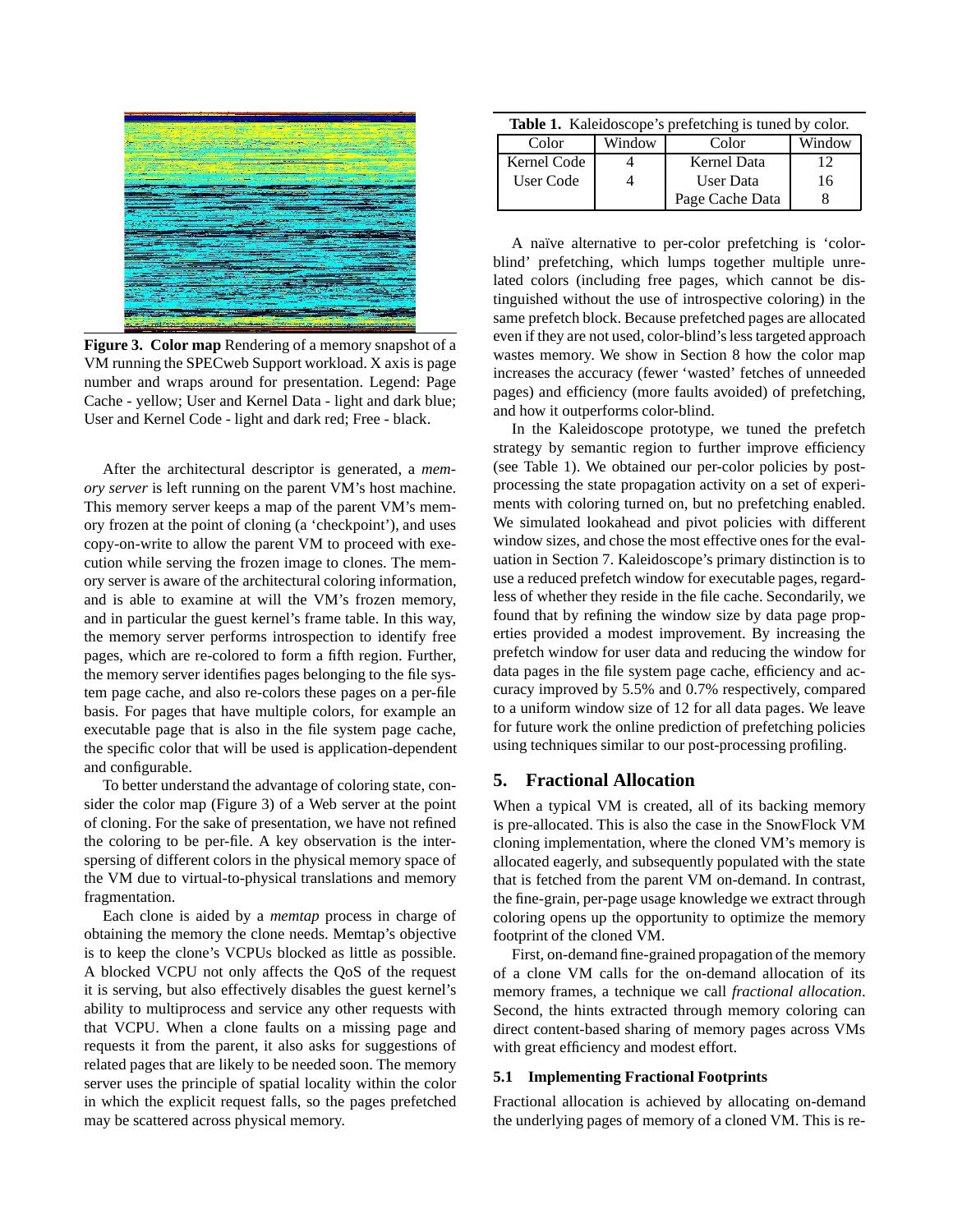alized through the concept of a 'ghost MFN'. A ghost MFN has the property of serving as a placeholder that encodes the clone's PFN that it backs, and a flag indicating absence of actual allocation. The ghost MFN is placed in lieu of an allocated MFN in the page tables, and the PFN-to-MFN translation table that each Xen paravirtual guest maintains. The first guest access to the PFN triggers a shadow page fault in the hypervisor, which is trapped and handled by allocating the real MFN to replace the ghost. Note that the very same page fault is already handled to draw missing state from the parent VM. Separately, as state is prefetched by the memtap memory daemon, the daemon itself can request the allocation of the MFNs needed to store prefetched content. Finally, we avoid fragmenting the host's free page heap by increasing the granularity of requested memory chunks to, for example, 2 GiBs or 512 pages at a time, while still replacing ghost MFNs one at a time.

# **5.2 VM State Coloring for Memory Deduplication**

The color map's semantic hints allow clone VMs to significantly reduce their memory footprint for very little cost. Certain colors, specifically page cache pages and executable pages (kernel or user-space), yield a relatively high probability of inter-VM sharing within the same host. Other colors are typically populated with data (stacks, unaligned buffers, heap pointers) that all but nullify the chances of sharing. A similar principle is exploited in related para-virtual sharing work [Milosz 2009].

During construction of the descriptors, we calculate the 128-bit hash values [Hsieh 2004] of pages in candidate colors and include them for use by the clone. Each host maintains a content-addressable store (CAS) of shareable pages it has previously fetched for different clones, with in-use pages stored once in physical memory and referenced by each live clone that needs it. Using coloring to guide content sharing is more efficient than previous work [Gupta 2008, Waldspurger 2002] for three reasons. Because hash values are calculated once on the parent and passed to every clone, we efficiently avoid repetitions of brute force traversals of memory and hash calculations – Section 8 shows that our color-directed sharing captures most of the sharing opportunities among VMs with an order of magnitude less overhead. Also, cloned worker VMs have 'fate determinism': they are single-purpose, transient, and seldom start new processes or significantly change their behavior. Thus the expense of periodically re-scanning the memory for sharing opportunities is not warranted. Finally, sharing is applied only to seldomupdated executable and file system page cache pages, which minimizes the overhead cost incurred by breaking sharing of pages that are updated.

Sharing pages with identical contents complements fractional allocation to reduce the footprint of clone VMs. The net effect is a clone footprint that grows as a function of the workload. Because the footprint reflects state fetched asneeded, minus color-directed sharing, it allows the clone to

perform the work of a fully stateful VM with an effective footprint which is much less than what is typically achievable via ballooning or brute-force memory deduplication.

It should be noted that both footprint reduction mechanisms have a welcome performance side-effect. Sharing hits prevent round-trips to the server to fetch the necessary page. Coloring prevents the needless propagation of free pages, as their actual contents are irrelevant – with fractional allocation we can simply take a free page in the host and scrub it. We note that in an environment without fractional allocation, coloring could enable the mapping of all free pages to the same underlying physical frame. This would work as automatic ballooning, without the need for guest collaboration, and with instantaneous self-regulation as shares are broken. It would also yield a higher sharing ratio than content-based sharing by disregarding the actual (unused) contents. We leave exploration of this opportunity for future work.

# **6. The Kaleidoscope Prototype**

Kaleidoscope is a prototype elastic server that uses live VM cloning, state coloring, and fractional footprints to create VM workers in response to bursts in load. New workers are created in seconds and inherit the warm state of their parent VM. We describe the architecture of a Kaleidoscope server, how the worker pool is managed, and how new clones interact with secondary storage. We close the section with a discussion on the mechanisms we provide to guarantee correctness of live-cloned servers.

# **6.1 Kaleidoscope Server Architecture**

A Kaleidoscope elastic server is a dynamically-resizing cluster of VMs. There are three roles in the cluster. First, there is a parent VM which is a traditional (i.e., booted from scratch) VM containing the necessary software stack. Second, fractional worker VMs are cloned from the parent as transient workers to handle load fluctuations. Third, a gateway VM interfaces the cluster with the outside world and manages the load using the Linux IP Virtual Server (IPVS). It routes client requests to workers, monitors the number of incoming client connections, and spawns new clones when a high water-mark threshold is exceeded. In this manner, no server in the pool, parent included, is ever overloaded – provided there are physical resources available to create more clones. Conversely, when the load drops, extraneous workers are starved of new connections and discarded once their work is complete.

Kaleidoscope currently creates a fresh checkpoint for each generation of clones to ensure the warmth of the inherited file system cache, although this could be tuned to reuse 'master' checkpoints to conserve resources if slightly cooler buffers provide sufficient performance. Similarly, its scaling speed can be tuned by configuring how many new workers are created simultaneously. Because Kaleidoscope can multicast VM state, in a highly bursty environment with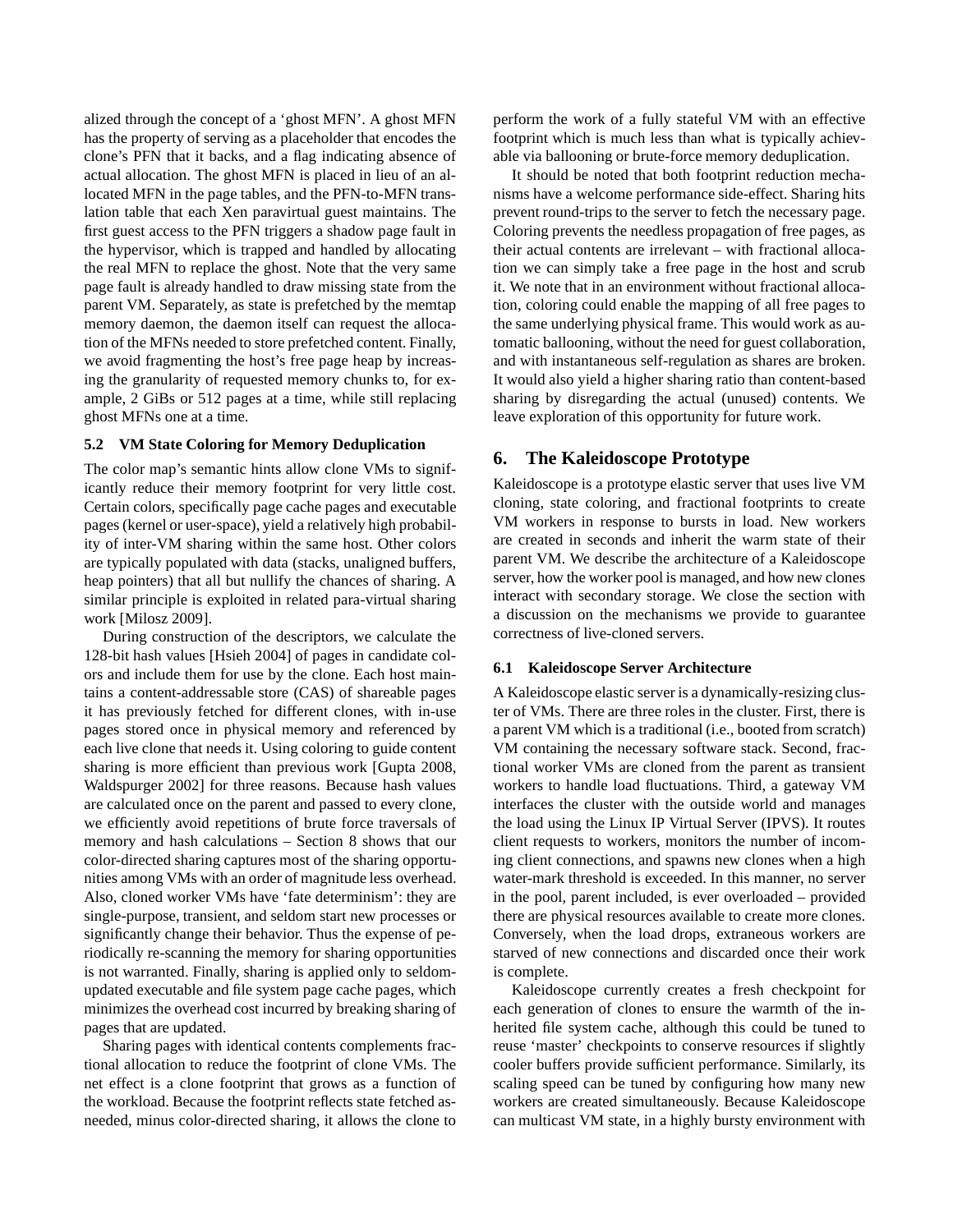flash crowds we can aggressively clone multiple workers at each step, and subsequently scale back quickly if the large step proves unwarranted.

The local disk of the parent VM is cloned to all child VMs. Typically, this is the root disk with application binaries and libraries, while high-volume application data is served by a storage backend. The semantics of disk cloning are identical to memory: clones see the same disk, although modifications to it remain private, and are discarded upon clone termination. We have not seen the necessity to improve upon the original disk cloning implementation [Lagar-Cavilla 2009]. The local disk is provided purely on-demand, but is rarely used by transient clones who find most of their requests satisfied by in-memory kernel caches, whose propagation we do optimize. We also note that the virtual disk is implemented as a sparse flat file for clones. This implicitly guarantees fractional allocation of disk blocks as a function of use, mirroring the behavior of a clone's memory footprint.

Multi-tier stacks rely on a variety of engines for data backends: RDBMSes like MySQL, caching layers like memcached, infrastructure key-value stores like SimpleDB [Amazon c], and user-deployed key-value stores such as Cassandra [Lakshman 2009]. With the complexity associated with deploying a data backend for a given application, we have decided to stay clear of any specific storage backend architecture in this work. We assume that, in most cases, a backend can be found that is fast enough to render the processing servers the bottlenecks. In this paper, workers get their static data from an NFS server.

#### **6.2 Correctness and Consistency**

Spontaneously cloning random, unsuspecting servers may yield unsatisfactory results. For instance, if an email server were cloned in the middle of sending a queue of messages, the clones would unwantedly send duplicates of the messages still in the queue of the parent at the time of cloning. As another simple example, if an application server keeps a count for the number of sessions it has handled, and periodically commits it to an underlying database, the count will drift off in each clone, and conflicting numbers will be committed by each clone to the database.

So when is it safe to use Kaleidoscope? Kaleidoscope's cloning is not intended to be a provider-driven primitive that is applied to an unmodified server. A power user or system administrator who is familiar with the server's behavior should decide whether Kaleidoscope should be deployed, when it is safe to clone, and whether code must be modified. We assume providers still exert ultimate control by limiting the resources available to users, in order to thwart DoS attacks, 'fork bomb'-analogous attacks, and other threats.

Despite the nominal necessity for expert intervention, there is a large set of applications for which Kaleidoscope cloning is trivial and harmless to apply. In our experience, many common legacy server applications work correctly with minor or no modifications. Our Apache Web server

with static files worked fine, as did OLAP database analytics, and the SPECweb suite of benchmarks, which store their client account information in a back end. Because Kaleidoscope does not hand off live connections from the parent to clone, latency sensitive applications such as video servers should also work well.

#### **6.2.1 In-Flight Requests**

Kaleidoscope can be applied only to servers with built-in support for maintaining state consistency amongst a dynamically changing pool of load balanced nodes. Beyond this basic requirement, Kaleidoscope servers need to handle the case where a server instance is processing a request at the time of cloning (a likely scenario in a busy server), because each of the created clones will also be doing so when it comes alive.

Kaleidoscope servers need to ensure that operations that are under way at the time of cloning are treated as follows: (1) read-only operations to clone state need no extra handling; (2) operations that modify state cached on the clone that needs to remain consistent must either finish or abort on all nodes. An alternative is to sidestep the issue by queueing new write operations at the load balancer and cloning only after all ongoing writes have committed at the master (a 'write barrier'); (3) requests that may modify cached data that need not be kept consistent across nodes need to be routed consistently. Many servers distribute load by assigning an account or session persistently to a node, and the load balancer routes requests observing the node-session binding. Sessions handled by the parent VM at the point of cloning need to be discarded by the clones, and the load balancer must still route requests through the parent VM; (4) external side effects (a write to a database server, file system) need to happen only once. Conveniently, this is the default behavior of many applications, such as database servers, which roll back in-flight transactions submitted over dropped connections. Alternatively, an intermediary arbitration layer could handle clone-born duplicates and ensure that that visible external side-effects are emitted only once.

#### **6.2.2 Consistency Mechanisms**

Kaleidoscope provides four mechanisms that help applications maintain correctness and consistency across a VM clone operation:

*Programatic Integration* One of the major appeals of live VM cloning is the ability to integrate cloud fan-out decisions into program logic, with an interface similar to other privileged system calls. Much like UNIX fork(), the process within the server invoking the clone call will receive, upon success, a unique clone ID. This allows programs, modified or written from scratch, to immediately react to cloning as part of their flow control logic. We note that throughout this paper cloning is triggered by a load-balancer; the clones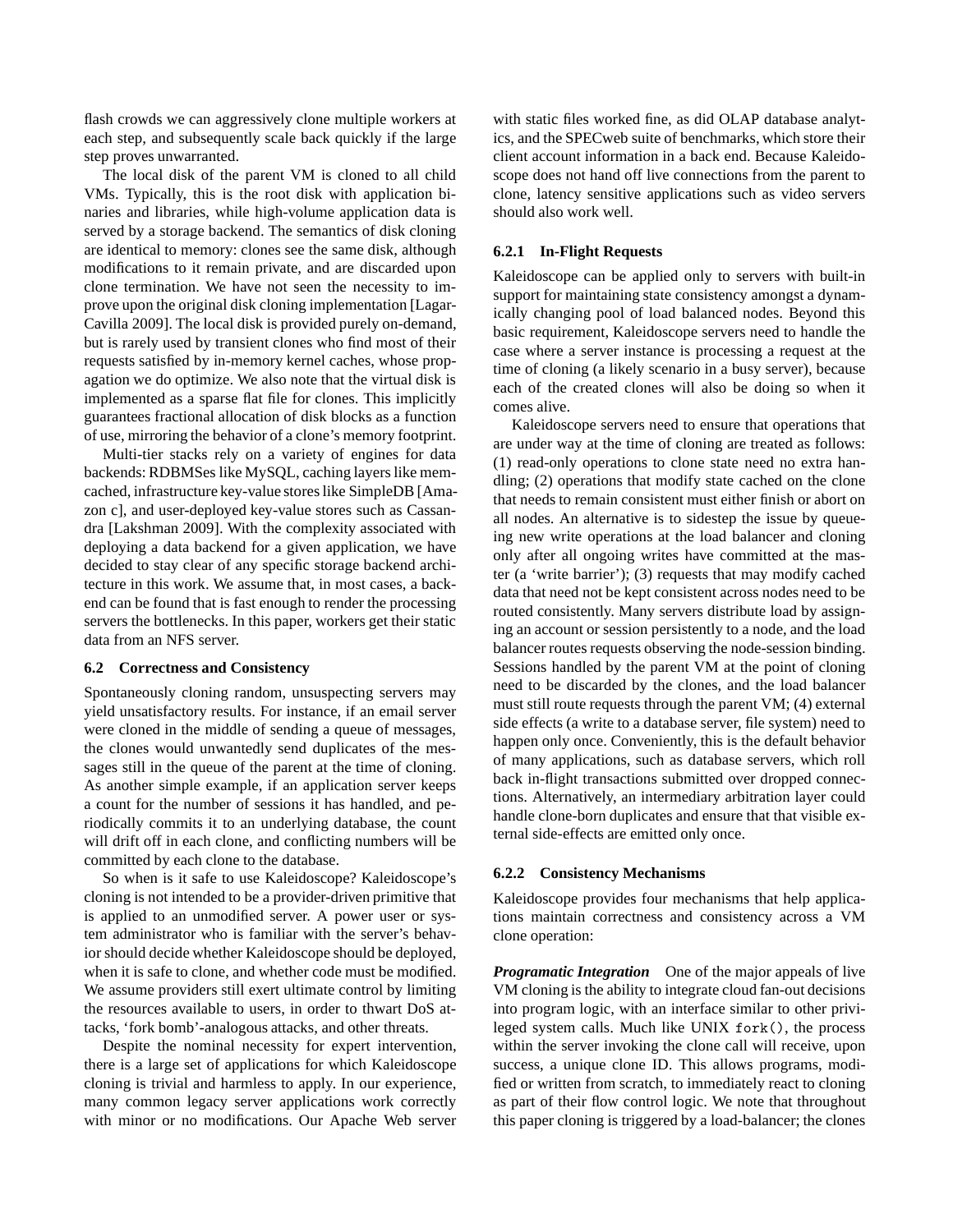themselves are not modified to perform an explicit call, but can retrieve their ID through a proc interface.

*IP Address Adjustment* Upon cloning, a clone's IP address is automatically reconfigured before any inbound or outbound packets are allowed. Clones share an internal private network with their parent and other select entities such as the load balancer or the backend server. Clones are assigned a new IP address within the private network as a function of their ID. The reconfiguration of IP addresses requires no developer intervention.

On the parent's side, network connections that are open at the point of cloning remain open and working. If the parent VM accepts client connections, Kaleidoscope does not attempt to hand these off to the clone. On the clone VM, the connection is inherited but the assignment of a new IP address during cloning forces all inbound and outbound connections to drop – in many cases, this will result in automatically discarding session state that the parent handles entirely. However, the new clone has to graciously deal with broken connections to system resources, such as the load balancer and backend storage. Once those connections are re-established, the new, cloned workers require no further network-plane intervention to ensure correctness.

*Reconfiguration Hook* Much like the Linux hotplug infrastructure calls user-space scripts through the creation of kobjects and uevents, the guest kernel will automatically invoke a reconfiguration script after cloning, if one has been registered. As previously discussed, our only modification to the servers used in this paper was to have clones deal with automatic IP reconfiguration by remounting their NFS connections and subscribing to the load balancer through a simple script invoked through the reconfiguration hook.

*SIGCLONE* For more involved scenarios, a special asynchronous signal can be sent to processes once a clone comes alive. Handling of this signal will require code level changes, and is only intended for complex situations – none of our experiments in this paper used SIGCLONE. Processes explicitly subscribe to receive SIGCLONE, which will be sent as a one of the available POSIX real-time signal and thus terminate the process if unhandled.

# **7. Experimental Setup**

As we anticipated, it is much faster to clone workers than to boot them (five seconds vs. two minutes). Thus, our experiments look past this major advantage, and instead examine the value of micro-elasticity and warmed caches by comparing cloning to an idealized cloud where new workers boot instantly at no cost. We measure the initial behavior of six worker prototypes under five workloads, and examine the benefits of fractional footprints and page sharing.

## **7.1 Worker Prototypes**

Each of the six prototypes strikes a different balance between performance and efficiency. All prototypes run on identical hardware, and all applications, including Apache and MySQL, run without modification. Where indicated, the prototypes are previously warmed by a related workload (different random seeding). All cloned worker VMs run on a different physical host than their parent. The prototypes are: **Warm Static** Previously warmed, this statically overprovisioned server sets the upper bound for achievable performance. This worker is equivalent to an idealized zerolatency cloning strategy that uses eager full replication.

**Cold Standby** Recently booted and held on cold standby, it represents an idealized version of current elastic clouds, where copying and booting workers is instant and free. Cold standby results, if extended by an average of two minutes, are comparable to results from today's commercial clouds.

**Minimal Clone** Newly cloned using basic VM cloning, this worker faults on every page it needs with no wasted fetches. **Kaleidoscope** Newly cloned worker that uses the color map to prefetch close PFNs within the same semantic region. The prefetch window is tuned by semantic region (see Section 4.3 and Table 1).

**Aggressive Clone** This color-blind clone is tuned for higher performance and prefetches the next 16 PFNs.

**Conservative Clone** Color-blind clone tuned for efficiency by constraining its prefetch window to four pages.

#### **7.2 Web and Database Workloads**

We tested each prototype under five workloads.

**OLAP Server** In the absence of an accepted standard OLAP benchmark, we drive the MySQL database server with ad hoc decision-support queries drawn from the TPC-H [TPC-H] benchmark. We use only 17 of the 22 TPC-H queries because five are long running and are poorly suited to evaluate a server's initial, transient performance. Our elastic OLAP server is read-only and does not support database writes, which is consistent with standard industry practice, where complex decision-support queries are typically run against a read-only copy of a business's main OLTP database to avoid performance interference.

**Web Server with Static Content** Apache Web server is driven by Httperf [Mosberger 1998], requesting 3,000 files selected randomly from 7,500 static HTML files (random sizes, 1 to 128 KiB). Where warmed, all files are loaded in random order into the file system cache.

**Web Server with Dynamic Content** Apache is driven by requests for dynamic content by the industry-standard SPECweb 2005 [SPECweb 2005] benchmark. This benchmark consists of three standard workloads: *Banking*, where users check balances and manipulate accounts through secure connections; *Ecommerce*, where users search, browse and purchase products; and *Support* where users browse and search product listings and download files through insecure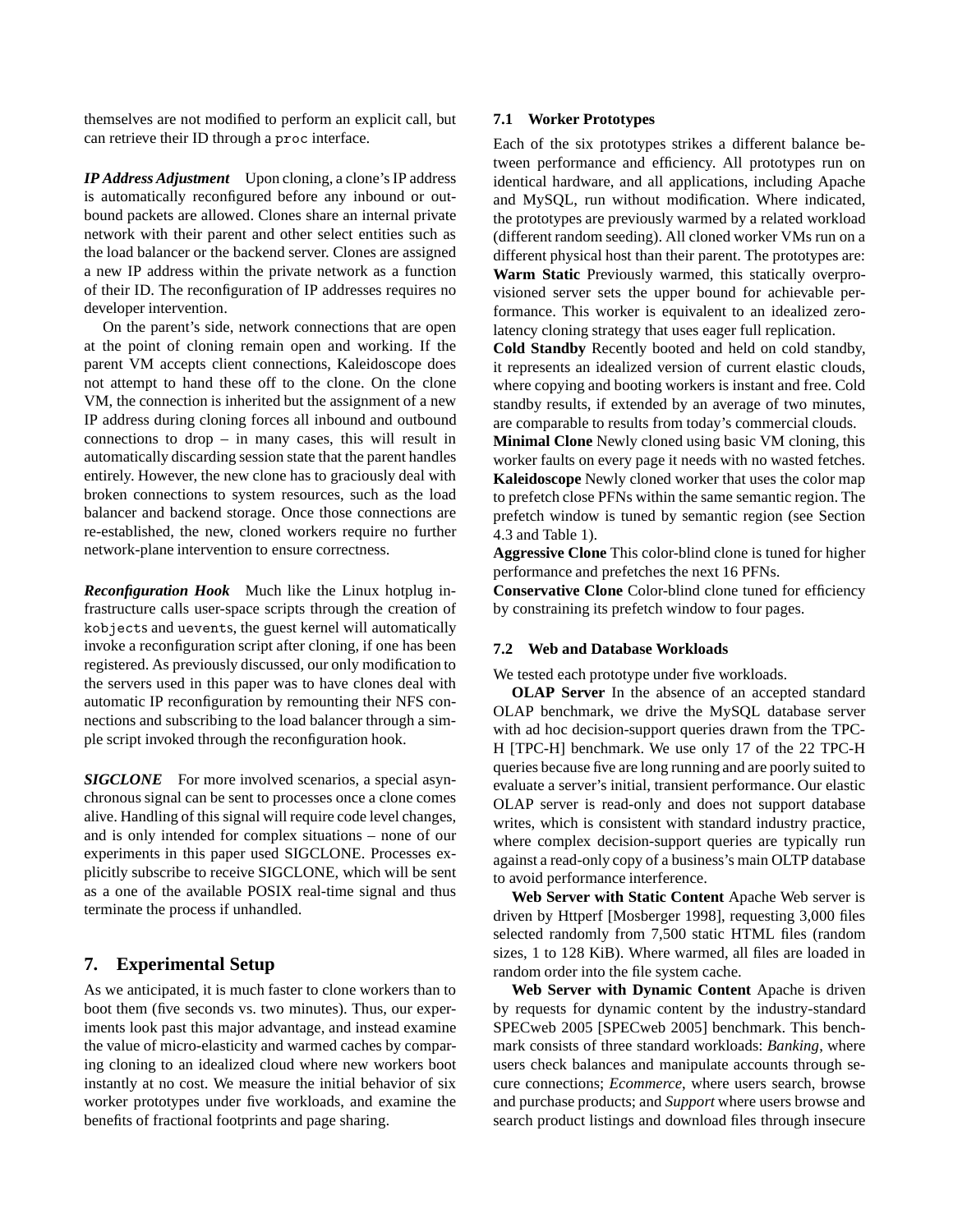

**Figure 4.** Prefetching reduces page faults and VCPU blocking, so benchmarks finish sooner. Legend top-to-bottom matches columns left-to-right.



**Figure 5.** Prefetching reduces the length of time that prototypes fail to meet SPECweb's minimum acceptable QoS. Legend top-to-bottom matches columns left-to-right.

connections. Each workload is a closed-loop simulation of user visits based on Markov chains derived from the web logs of typical sites. The workloads draw from many representative files and model a typical distribution of file sizes and overlaps in file access patterns.

All workers are implemented as Xen 3.4.0 VMs running 64-bit Linux (Debian Core 5) on eight identical Sun Fire X2250s (each with eight Xeon cores, 8 GiB RAM, and dual Gigabit Ethernet). Workloads are generated on five Dell servers (four Xeon cores, 4 GiB RAM, Gigabit Ethernet). OLAP workers run MySQL 5.1.47 in a 2 GiB VM. Web workers run Apache 2.2.9 in a 768 MiB VM. All workload data files are accessed through NFS.

#### **8. Results**

In this section we discuss the performance, efficiency and resource use of the six prototypes under the five workloads.

### **8.1 Performance**

In our experiments, we measure performance in two ways. For the OLAP and Httperf benchmarks, which impose a fixed volume of work, we measure the run time to assess performance (Figure 4). For SPECweb, however, the run time is fixed because the benchmarks sustain a specified load over time, and instead we measure whether the server's QoS is



**Figure 6.** VM cloning copies state on demand, leaving the VCPU frequently blocked while page faults are serviced.



**Figure 7.** With fewer faults and less blocking, new Kaleidoscope workers run database queries faster. No faults were registered after the first 33 seconds.

'acceptable', which is defined as meeting a minimum latency for a specified percentage of requests. For these benchmarks we measure the 'degraded duration', the number of seconds for which SPECweb finds the instantaneous QoS 'unacceptable' (Figure 5). Another difference between the two groups of benchmarks is the value of their accrued state. For OLAP and Httperf, the warmed memory state speeds future work, as evidenced by the margin at which Warm Static outperforms Cold Standby (factors of 3.7 and 5.6, respectively). For the SPECweb benchmarks, the dynamic content varies for each request, which renders cached state much less valuable and causes Cold and Warm to perform nearly equally.

The Minimal Clone's lazy state propagation exacts a heavy price, resulting in the worst performance on every benchmark. Minimal Clone is unable even to match the Cold Standby performance, showing that the cost of copying state purely on demand negates the entire benefit of warmed memory state. Figure 6 provides insight into Minimal Clone's poor performance. The plot shows that fetching state purely on demand leaves the VCPU frequently blocked while page faults are serviced.

In contrast, Kaleidoscope nearly matches the performance of Warm Static for all benchmarks. For OLAP, it leverages the inherited warm state to outperform Cold Standby by a factor of 2.5, and ran only 10 seconds slower than Warm Static, achieving 67% of its best-possible through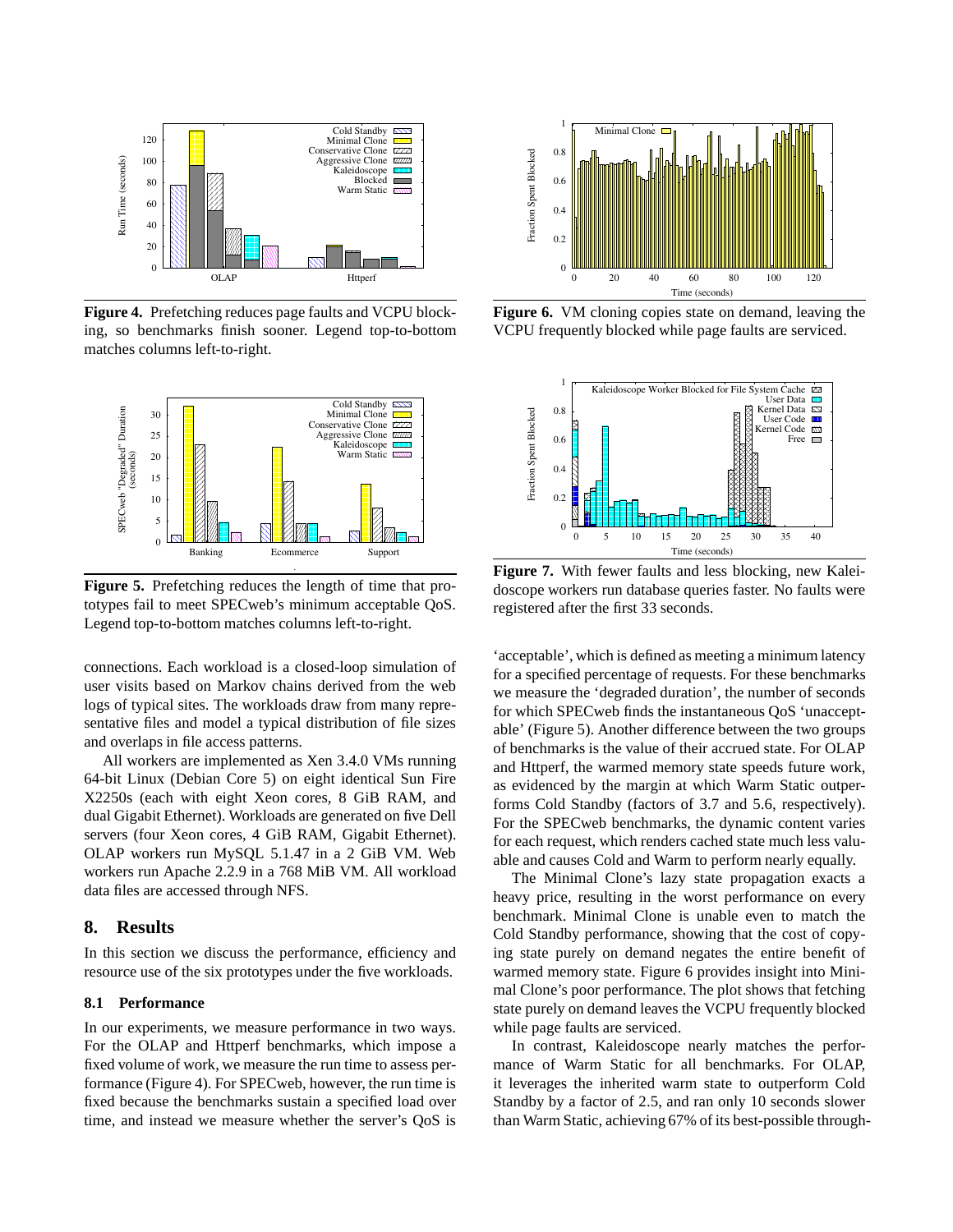put. By comparison, Cold Standby achieved only 27% throughput during its 77 second run time. (Note that these performance gains would be even more dramatic if the latency and overhead of booting the cold VM were included.) Figure 7 shows that Kaleidoscope's color-directed prefetching largely eliminates the state transfer cost that so hampered Minimal Clone. *In summary, Kaleidoscope's approach to state replication achieves the fast instantiation time associated with on-demand cloning while coming very close to matching the runtime performance of eager full replication.*

Both color-blind prototypes performed better than Minimal Clone, but failed to materially beat Kaleidoscope on any benchmark. The key is that prefetching a page before it is needed eliminates faults, reduces VCPU blocking and boosts performance, whereas prefetching an unneeded page wastes network bandwidth, and in our fractional footprint environment, memory allocation. Figure 9(a) shows the relative fault reduction and waste of blind prefetching for various window sizes, with conservative strategies toward the top left, and aggressive toward the lower right.

By bridging the semantic gap, Kaleidoscope is better at estimating whether pages are likely to be needed (Figure 9(b)), and eliminates more faults with less waste. For the OLAP workload, it outperforms the Conservative Clone and achieves 2.9 times the throughput with 43% less waste. The Aggressive Clone is tuned for higher performance, but still falls 16% short of Kaleidoscope's OLAP throughput and wastes seven times as much prefetch bandwidth and clone memory allocation.

### **8.2 Scalability**

To maintain an acceptable QoS for large spikes in load, it is important that Kaleidoscope's performance scale well with the number of simultaneous clones. Figure 8 shows that, for up to eight simultaneous new workers under the OLAP workload, Kaleidoscope scales well and outperforms Cold Standby. Kaleidoscope's inheritance of the parent's warmed caches is efficient, and multicast is effective in distributing the universally needed pages to the sibling clones. In fact, each clone's fetch act as prefetch for others, which boosts overall performance. In contrast, Cold Static workers tend to slow each other as they contend for the central database files.

Larger-scale Kaleidoscope elasticity can be achieved by cloning multiple parents in parallel. Although not implemented in the current prototype, clones older than several minutes could be converted into cloneable parents by transferring the full VM image. This configuration should support an exponentially increasing load that doubles every minute.

#### **8.3 Lightening the Backend Load**

Clones, with their inherited warm caches, sometimes exert less load on the backend storage than cold workers that warm their caches from scratch. This secondary benefit is most pronounced for the Httperf benchmark, where static HTML files stored in the page cache save 200MB of reads,



**Figure 8.** The database's OLAP throughput scales well with the number of simultaneous clones.



(a) Locality-based fetching fails to match Kaleidoscope's fault reduction to waste ratio. Windows from 4 (top left, less waste more faults) to 16 (bottom right, less faults more waste) pages.

| Workload    | Pages   | Faults  | Pages Fetched |
|-------------|---------|---------|---------------|
|             | Needed  | Avoided | Unnecessarily |
| <b>OLAP</b> | 193,788 | 163,987 | 8.195         |
| Banking     | 97,451  | 76,675  | 21,341        |
| Ecommerce   | 75,044  | 58,734  | 17,352        |
| Support     | 65,786  | 51,387  | 13,589        |
| Httperf     | 58,850  | 39,980  | 8,625         |

(b) Kaleidoscope's color-directed prefetching efficiently avoids most faults with relatively few wasted fetches.

**Figure 9. Prefetch Efficiency** Kaleidoscope's use of semantic hints yields better fault reduction with less waste.

and for OLAP, where MySQL's user space data structures are sufficient to satisfy future queries, eliminating 890MB of backend reads. The least benefit is derived for the SPECweb workloads. Because they randomly selects files from a very large set, cached results are statistically unlikely to help.

#### **8.4 Fractional Footprints**

Kaleidoscope's fractional VM workers grow only as needed to satisfy new allocations or hold newly transferred state, as illustrated for the five workloads (with page sharing disabled) in Figure 10(a). For the SPECweb workloads with their large numbers of files and simulated users, the workers grow to claim approximately 90% of their allocation within the first minute. The Httperf and OLAP benchmarks are quite different, and under their intense but narrower loads,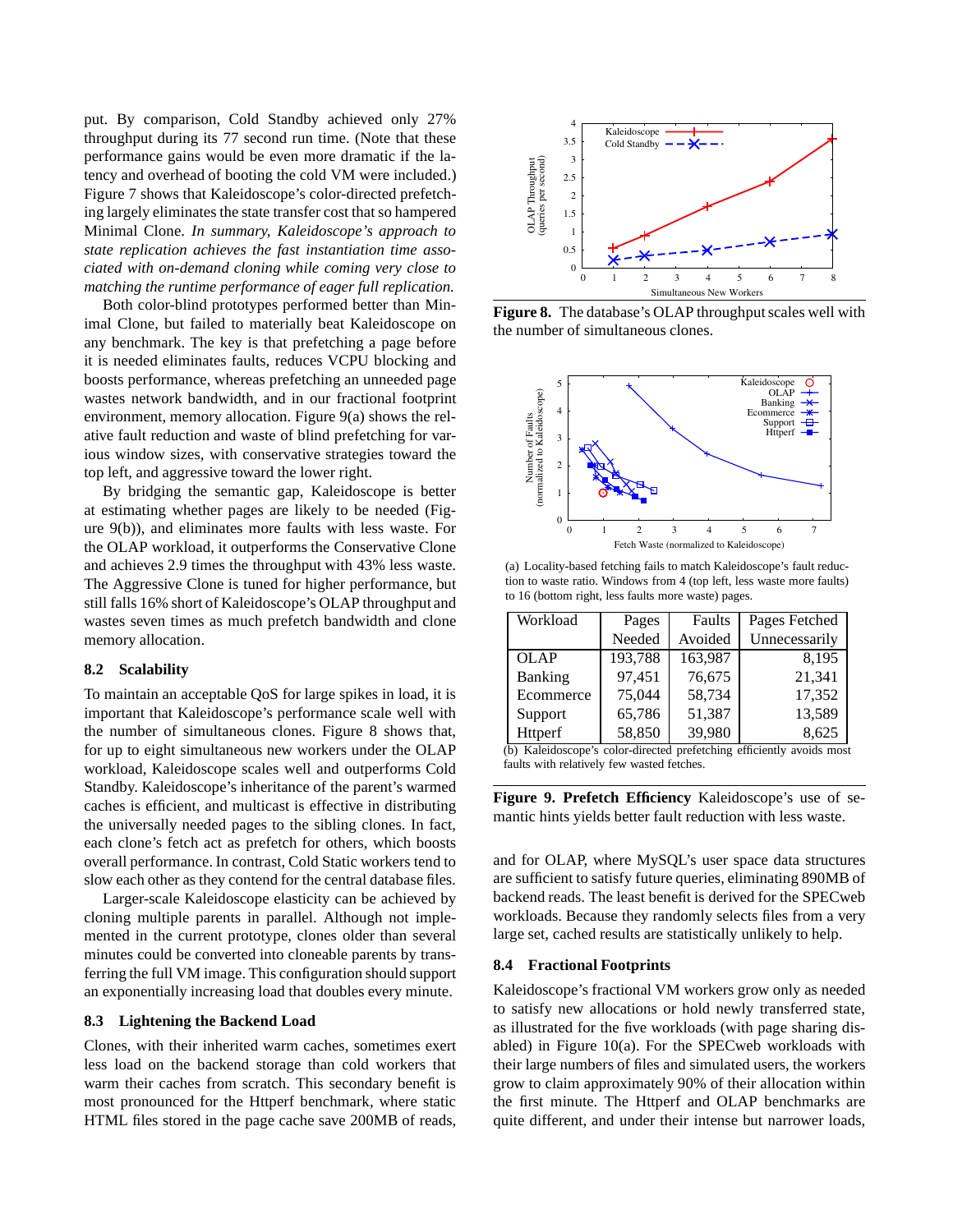

(a) Kaleidoscope workers allocate memory as necessary, an advantage when spikes in load are short lived. Traces include transferred state plus new allocations. Legend matches plots top-to-bottom.



(b) Kaleidoscope workers avoid unneeded pages, mostly from the file system cache and free list. Legend matches bars top-to-bottom.

**Figure 10. Fractional Footprints** Kaleidoscope's workers efficiently avoid fetching or allocating unnecessary pages.

Kaleidoscope workers reached only 40% and 39% of their nominal memory size, respectively. Figure 10(b) shows the distribution of the unfetched parent state by semantic region.

The 3,000 static HTML files of the Httperf benchmark are easily cached with capacity to spare, and since future requests hit the same files, the allocation remains stable. As may be common given the coarse sizing of VMs available in today's commercial clouds, the worker is oversized for the load requirements, and Kaleidoscope offers the attractive possibility of efficiently retaining the unused capacity for other purposes. The OLAP worker is similar. It, too, is oversized, and clones of the parent VM are even more so – fractional footprint results in over one GiB of savings. Whereas the parent temporarily needed memory to cache the database files while it populated its user space data structures, the cache is later not needed to service requests and therefore remains unfetched and unallocated by the clone.

#### **8.5 Sharing Identical Pages**

A 'fair' evaluation of the content-addressable store (CAS) is important because results are dependent on the experimental design. For example, clones of the same parent and from the same, or even different, generations are extremely similar, and for read-only workloads could be nearly identical. This would skew the analysis of sharing opportunities. We

| <b>Table 2.</b> Color-Directed vs Blind CAS |              |           |  |  |
|---------------------------------------------|--------------|-----------|--|--|
|                                             | Kaleidoscope | Blind CAS |  |  |
| Size of CAS Cache                           | 22,507       | 248,717   |  |  |
| Pages Hashed                                | 26,166       | 258,072   |  |  |
| Saved by Sharing                            | 5,522        | 9,355     |  |  |
| Lost to Divergence                          | 1,848        | 2,413     |  |  |
| Net Savings                                 | 3,674        | 6.942     |  |  |

therefore assess Kaleidoscope's page sharing with clones of the MySQL and Apache parents as follows. We assume that a Kaleidoscope deployment would avoid placing siblings on the same host, but that hosts might be used for workers of several distinct parents. To determine the 'initial sharing opportunities' we consider two clones and their initial state as inherited from each parent, and count the duplicate pages present in the union of their states. As the clones service their workloads (OLAP and Banking respectively), they update some of their pages, which may require that shares be broken. After both workloads are complete, we consider the 'net savings', the count of duplicate pages that are still shared.

Kaleidoscope provides very high CAS efficiency by tracking hash values only for those pages that are the most likely to be sharable, and are the least likely to subsequently diverge. Table 2 shows the initial and longer-term sharing opportunities for the Banking and OLAP benchmarks running on the same host. By tracking only free, kernel (except the file system cache), and executable pages (including those in the file system cache), *Kaleidoscope captures 53% of the sharing opportunities while computing hashes for only 10% of pages, and performs an average of 7.1 hash calculations per page saved. Blind CAS netted additional pages at 10 times that cost.*. Kaleidoscope is not intended to compete with general CAS systems, but is rather taking advantage of savings it encounters at nearly zero cost. It should be noted that Kaleidoscope has relatively few sharing opportunities because it has already eliminated the wholesale waste from free pages by avoiding their allocation entirely.

As a further benefit, the local CAS cache can be used to service clone page faults without incurring the round trip cost of fetching the page from the parent VM. This could happen frequently where hosts are used for subsequent generations of workers servicing later spikes in load.

# **9. Implications for Cloud Data Centers**

Finally, we examine the implications of deploying Kaleidoscope for the QoS, resource use, and infrastructure requirements of elastic clouds. We conduct a simulation-driven study using one month of CPU and memory demand data collected from AT&T hosting in January 2010. The data is for a subset of 248 customers' tiers hosted on a total of 1,740 statically allocated physical processors (PPs) and collected at 5 minute intervals. The selection of customer tiers was based on those customers who had instrumentation of processor and memory consumption turned on – from that set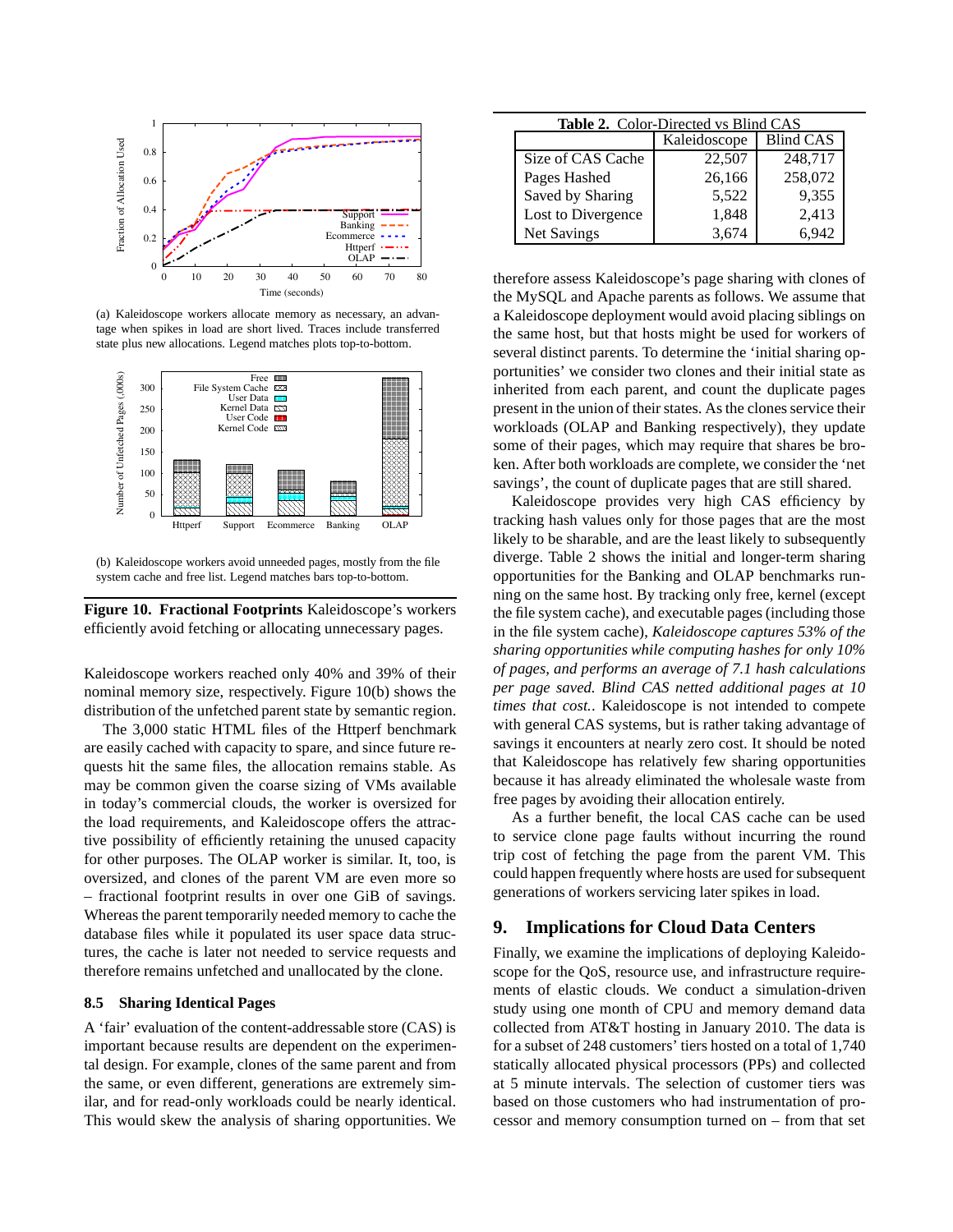we retained only those PPs devoted to web and application server tiers. We consider a scenario in which this demand is served by a hypothetical cloud data center that contains identical physical machines (PMs) with 16 CPU threads and 24 GiB of RAM. VMs are packed into PMs using a first-fit bin-packing algorithm - a newly created VM is allocated to the first PM which has sufficient memory and CPU capacity available.

CPU demand (% PP used) is aggregated over all PPs belonging to a customer tier at every time interval and then divided equally amongst the number of VMs. When the aggregate utilization (i.e., aggregate CPU demand/CPU capacity across all VMs belonging to the tier) for a customer exceeds the high threshold  $T_H$ , sufficient additional VMs are created to reduce utilization back below  $T_H$ . When the aggregate utilization falls below low threshold  $T_L$ , enough VMs are removed to bring utilization back between  $T_L$  and  $T_H$ . The thresholds determine how efficiently the cloud's resources are utilized. High values will delay new VM creation and hasten the destruction of underutilized VMs, and fewer VM's will be needed to satisfy a given demand.

The additional capacity of a newly instantiated VM is brought online only after an *instantiation interval* whose duration depends on the VM creation mechanism. We consider an 'overload' an event in which the CPU demand at that point in time exceeds the current VM allocation. Overloads happen because the VM creation mechanism used is too slow and VMs are not created with sufficient anticipation. We measure QoS degradation due to overloads by the accumulated value of the 'unmet demand' in CPU-seconds - i.e., one CPU-second implies a shortfall of an entire CPU core's worth of demand for the period of one second.

We estimate the seconds of unmet demand, the CPUhours used by all the customers, and number of physical machines required in the cloud for the following scenarios: **Warm Static:** Each physical processor (PP) is mapped to a single VCPU VM (100% demand) with the PP's peak memory allocation. VMs are statically allocated at the beginning of the simulation. This represents traditional overprovisioning with the best performance, and meets all demands at the expense of a large infrastructure commitment. **Elastic Cloud:** Simulates current elastic clouds with dynamic addition and removal of VMs. Each VM is allocated memory equal to the peak demand of any PP in the tier over the entire month. An instantiation interval of 2 minutes is used based on current clouds. Page sharing is optimistically

simulated by reducing the parent VM's memory by a fixed tunable percentage throughout the whole simulation. Extra workers do not share pages due to their transient nature. **Kaleidoscope:** Similar to the Elastic Cloud with an instan-

tiation interval of 5 seconds, based on performance reported in Section 7. A new clone's memory starts at 20% of its final size and grows dynamically for 40 seconds according to one of two memory growth profile's from Figure 10(a) - a

large footprint clone corresponding to the Support, Ecommerce, and Banking workloads that grows to 90% of the full memory allocation, and a small footprint corresponding to the Httperf and OLAP workloads that grows to 40% of the full memory allocation. Finally, the final memory size on all VMs (parents and clones) are reduced by a fixed tunable percentage when simulating memory sharing. To account for missed sharing opportunities in the transient clones, we reduce sharing percentage by 47% for clones (according to Table 2). We do not take into account the improvements in sharing overhead caused by Kaleidoscope's state coloring.

Figure 11(a) shows the substantial impact of Kaleidoscope on QoS by plotting cumulative unmet demand across all customers over the entire one-month period. We used  $T_L = T_H - 20\%$  and interpolated the demand data to 5 second intervals. The plot shows that QoS degrades exponentially with the slower VM creation time of the Elastic Cloud and higher CPU thresholds. In practice, VM cold booting used in the Elastic Cloud will result in even higher QoS violations for many applications due to the performance degradation, caused by cold caches, that is ignored in these results. In comparison, Kaleidoscope with  $T_H = 90\%$  has over three orders of magnitude less unmet demand than the Elastic Cloud. Thus, slow VM creation imposes the adoption of more conservative VM creation and deletion thresholds, and is, in effect, the modus operandi in today's IaaS operations.

Higher CPU thresholds lead to better utilization of resources and increased IaaS efficiency. Figure 11(b) shows the number of CPU-hours actually allocated to all customers over the one-month period, as a function of the CPU threshold. CPU hours are counted (with a five-second granularity) from the moment an allocation decision is made, and thus are independent from the instantiation latency. The corresponding Warm Static allocation, whose CPU-hour count is independent of creation thresholds, is over an order of magnitude higher (4.2 million CPU-hours) and is not shown in the figure. By combining the results from Figure 11(b) with Figure 11(a) we see that Kaleidoscope with a  $T_H = 90\%$ outperforms current Elastic Clouds with  $T_H = 50\%$  by resulting in a 98% reduction in the number of seconds of unmet demand, while still requiring 26% fewer resources to be purchased by cloud users.

Finally, Figure 11(c) shows the number of physical machines required as a function of memory page sharing. We compare the Elastic Cloud and Kaleidoscope scenarios. For Elastic Cloud, we consider two creation thresholds, an aggressive one that minimizes resource usage (90%), and a conservative one that minimizes unmet demand (60%). For Kaleidoscope we only consider the aggressive 90% threshold, and compare three different memory growth profiles for clones: Support (growth of up to 90% of the footprint), OLAP (growth of up to 40%), and a 50-50 Mix with customers randomly assigned either profile. For both Elastic Cloud and Kaleidoscope we also factor in an overall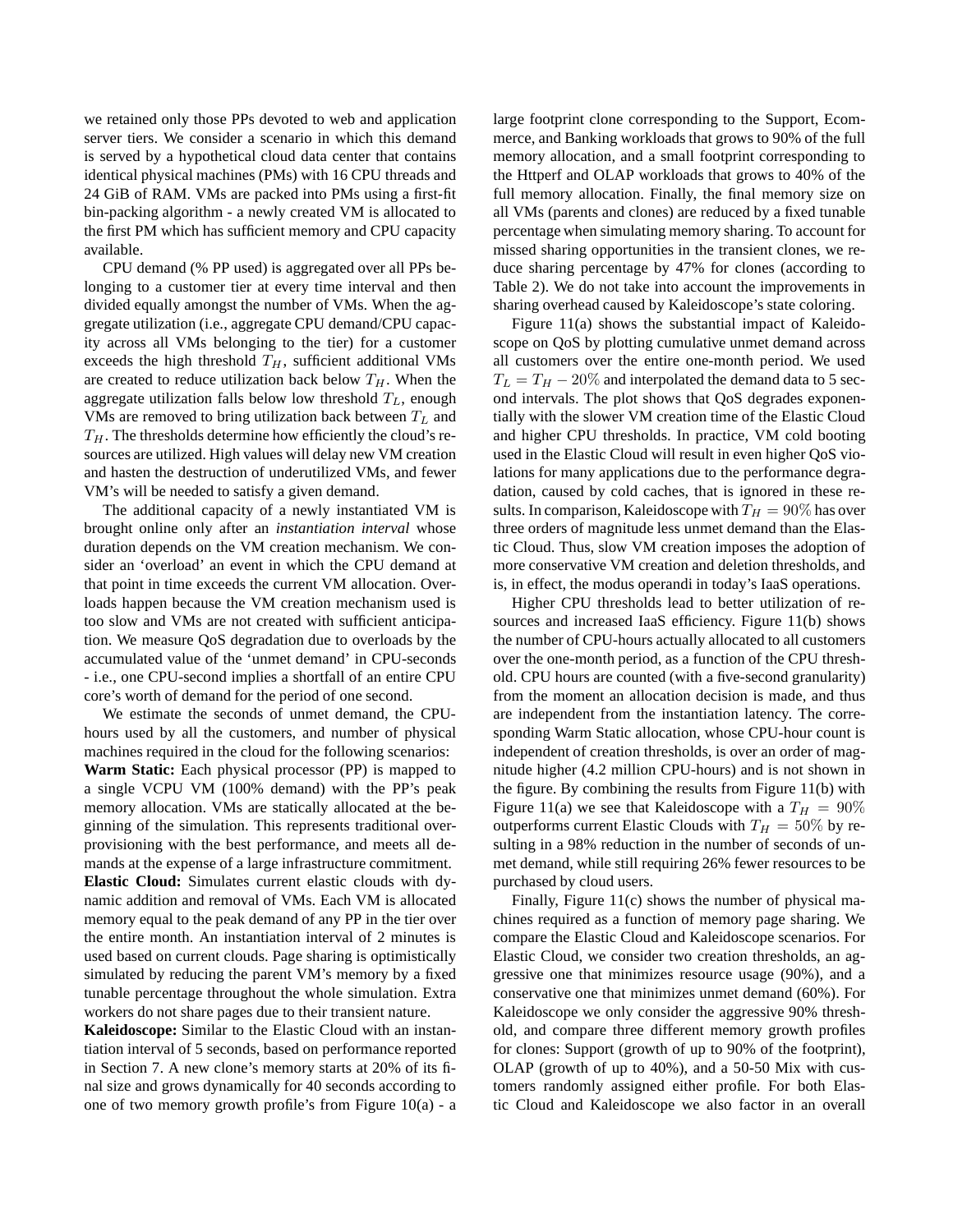

**Figure 11.** Simulations using AT&T Hosting data show that Kaleidoscope improves cloud QoS, resource use, and efficiency.

page sharing success percentage. Even with identical CPU thresholds, Kaleidoscope significantly reduces the number of physical machines needed by the IaaS provider by 5% to 30%. If the VM boot techniques used in the Elastic Cloud setup require a conservative threshold of 60%, then even higher infrastructure reductions of up to 50% are possible.

## **10. Related Work**

We propose VM state coloring as another way of bridging the semantic gap between VM management and OS knowledge, and is very different from 'memory coloring', which has been used in the past for techniques improving the performance of processor memory caches. The problem of the semantic gap in virtualized environments was first formulated by Chen and Noble [Chen 2001]. Patagonix [Litty 2008] and Antfarm [Jones 2006a] perform a form of architecture-based semantic gap bridging, using x86 page table knowledge to identify user-space processes inside a VM. Self-migration [Hansen 2004], is an approach to migration that demands tight collaboration between the host VMM and guest VM, pervasively bridging the semantic gap.

Geiger [Jones 2006b] targets semantic gap issues related to the OS page cache, and presents an OS-independent alternative to our page cache identification mechanism. Geiger, however, requires the use of approximation heuristics to detect when a page in the page cache has been given a different use. It also needs to reverse-engineer the underlying filesystem to detect block device transactions pertaining to the journal or other non-file structures, and to group guest pages according to their backing file.

Potemkin [Vrable 2005] implements a different form of VM cloning: Potemkin clones are short-lived lightweight VMs residing in the same host as the parent (or template) and sharing memory via copy-on-write. The canonical work in memory management of VMs is Waldspurger's [Waldspurger 2002]. Conceptually, Difference Engine [Gupta 2008] extends these ideas by adding sub-page sharing. Both systems perform repeated cycles of brute-force fingerprinting of the entire host memory to achieve memory deduplication. Satori [Milosz 2009] is similar to our work in that it uses an efficient source of VM introspection, virtual disk DMA operations, to guide the sharing mechanism.

To the best of our knowledge, we are the first to evaluate the use of VM cloning to dynamically scale servers and preserve QoS during spikes in load. Prior related work has focused on optimizing application QoS within a static VM allocation. Approaches include the utilization of VM migration to relieve datacenter hot spots [Wood 2006], workload management and admission control to optimize QoS and resource use [Elnikety 2004, Urgaonkar 2008a], and allowing applications to barter resources [Norris 2004].

We close by highlighting related work in the broad area of dynamic resource provisioning. Typically, dynamic VM provisioning is achieved with copy-and-boot techniques [Murphy 2009, Urgaonkar 2008b]. Another technique is to keep a pool of pre-configured machines on standby, and to bring these generic hot spares to bear as required [Fox 1997]. These are all examples of approaches that tie up computing resources in reserve, or present prolonged instantiation latencies leading in many cases to subpar performance.

### **11. Conclusions**

In this paper we have introduced the notion of cloud microelasticity, in which servers react to load by swiftly spawning transient, short-lived cloned VM's with warm application caches and a tightly adjusted fractional memory footprint. Micro-elasticity is achieved by tailoring propagation and sharing policies to the different types of memory in a VM, a technique we call VM state coloring. VM state coloring can spawn stateful clones with warm application caches at a fraction of the cost (and footprint) of state-of-the-art techniques. By simulating cloud micro-elasticity on traces collected from AT&T's multi-tenant hosting environment, we obtain reductions in infrastructure use of roughly 30%, which benefit both providers and users.

There are two important paths for future work. First, the consistency assumptions governing some multi-tiered applications might be subverted by the impromptu addition